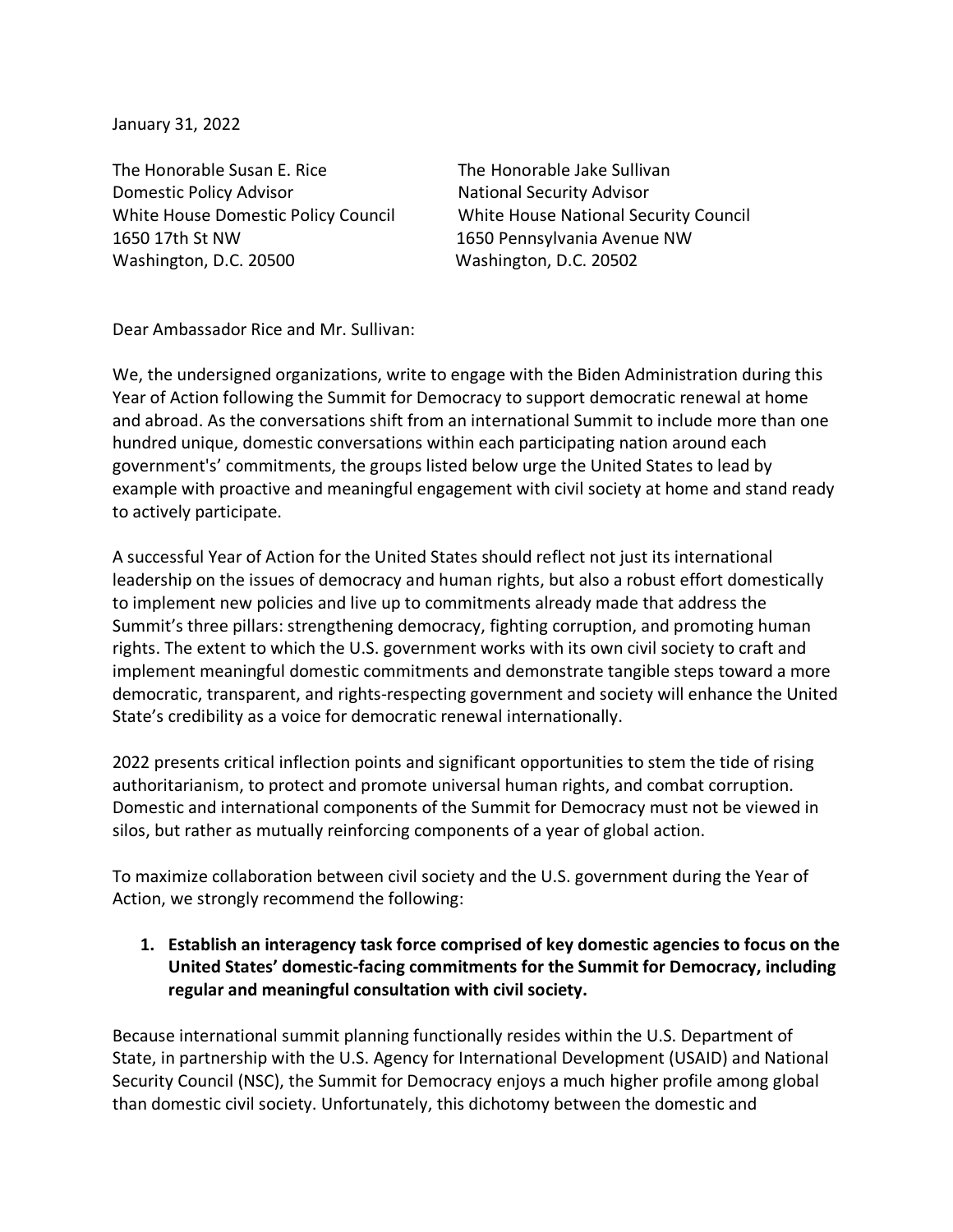international realms in the government continues to be problematic. The Summit for Democracy presents a unique opportunity for the United States to recognize that strengthening democracy and respecting human rights at home enhances our credibility and leadership around the globe.

Many domestically focused groups, including state and local groups, that engage in areas relevant to Summit themes, including racial justice, voting rights, and fiscal transparency, were either not aware that the Summit was taking place, did not think the Summit was relevant to their advocacy, or did not know how to engage with Summit organizers.

We strongly recommend that the Administration lead by example, including by creating an interagency task force within the U.S. government to work with civil society on progress towards commitments and their implementation during the Year of Action and beyond. This taskforce could build on the experience of the Obama-Biden administration, which formed an interagency task force chaired by the Department of State and the Department of Justice to consult with civil society both for input on Universal Periodic Reviews (UPR) of the United States and treaty body reviews such as the Convention on the Elimination of All Forms of Racial Discrimination (CERD), as well as implementation of the Human Rights Council and treaty body recommendations following these reviews. An additional precedent is the interagency taskforce established around the Sustainable Development Goals and their monitoring, which included the NSC, Domestic Policy Council (DPC), and domestically and internationally facing agencies. We suggest that the taskforce include representatives from the leadership of the DPC, as well as government agencies responsible for overseeing aspects of implementation of U.S. domestic commitments, including but not limited to the Departments of Justice, Labor, Treasury, and Health and Human Services.

We also encourage the Biden administration to appoint a senior-level coordinator to chair this interagency task force. In addition to facilitating inter-agency communication, civil society engagement, and collective action on domestic aspects of the Year of Action and 2022 inperson Summit, the senior-level coordinator should also ensure that U.S. domestic commitments are clearly communicated to international audiences and inform U.S. foreign policy engagement with relation to Summit themes.

## **2. Clarify the process for finalizing commitments and seek feedback from civil society on the United States' commitments from the Summit for Democracy.**

Now that the December 9-10 Summit has concluded, the U.S. government must ensure that civil society has formal opportunities to react to what was announced at the virtual Summit, and to formally respond to draft written commitments before they are finalized. Finalizing commitments without adequate civil society consultation will send a message that civil society is not viewed as a partner alongside government and the private sector in the Year of Action.

With regard to the U.S. government's domestic commitments, we request that the Biden administration clarify if this FACT SHEET and the initiatives referenced therein are intended to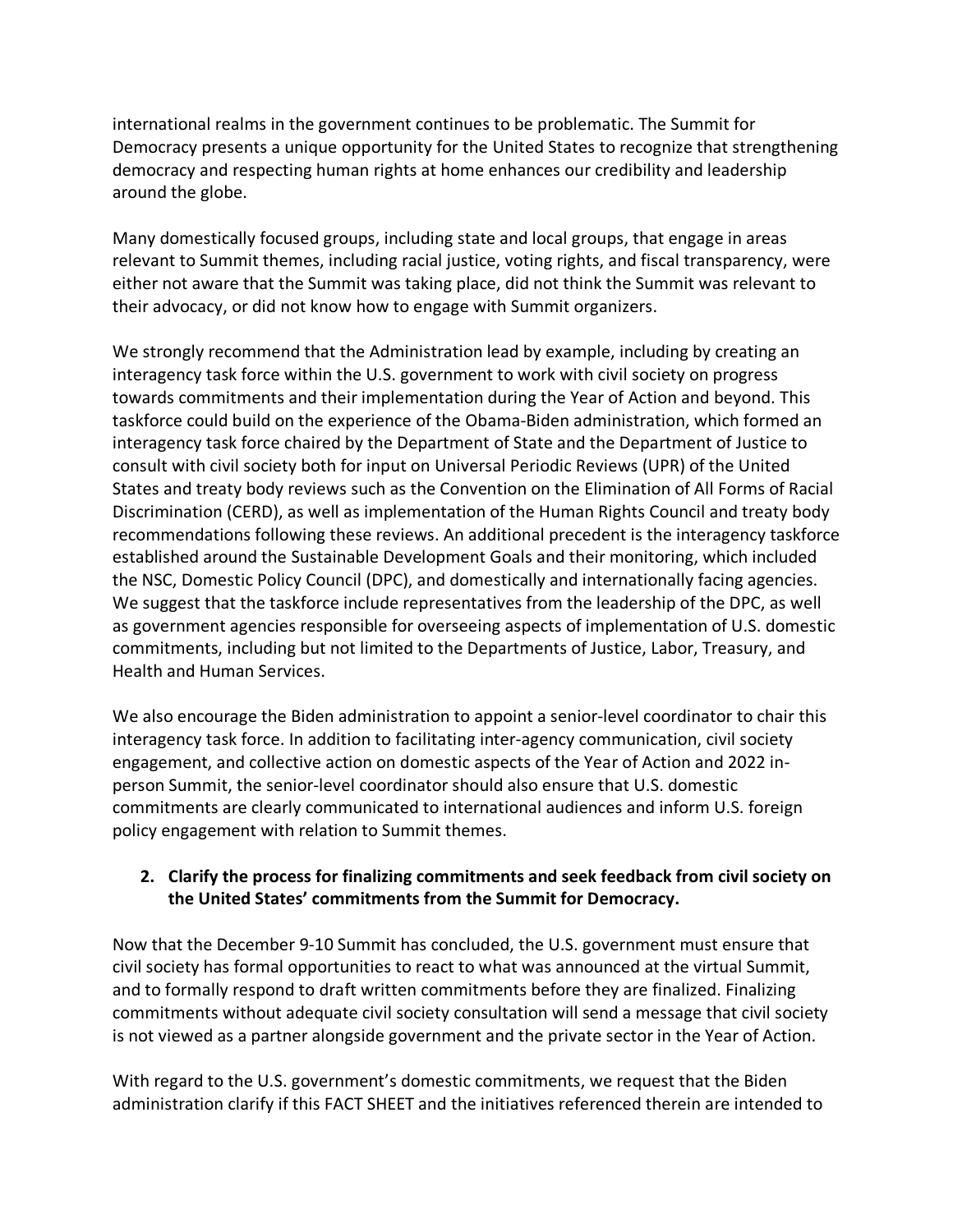serve as the United States' domestic commitments. While we applaud many of the enumerated commitments that were previously undertaken, as well as details on new commitments related to anti-corruption, we are disappointed that the overall package excluded any mention or reaffirmation of U.S. human rights obligations. We also seek clarity on the forward-looking commitments that the United States hopes to advance during the Year of Action.

Civil society should be provided an opportunity to comment on these commitments. Moreover, any new commitments during the Year of Action, including domestic-facing ones from the United States, should be published in draft form, and civil society should be provided an open comment period of at least one month before they are finalized. During this time, all governments–including the United States–should convene civil society representatives and present the rationale for each commitment and invite further feedback. We urge the Biden administration to utilize the interagency task force proposed above as a means of convening civil society representatives and soliciting feedback for draft commitments.

## **3. Publish all finalized government commitments, including those from the United States, in a public tracker.**

We understand that all participating countries - including the United States - will submit final written commitments following the December 9-10 virtual Summit in early 2022. These commitments, once finalized, should be made public and organized in an intuitive tracker for ease of monitoring on the State Department's Summit for Democracy event page. Commitments should be specific and measurable. Preferably, they should be presented as SMART objectives (or the equivalent) - specific, measurable, attainable, relevant, and timebound - for ease of monitoring, and the database should be searchable, sortable and downloadable.

We encourage the U.S. government to consider its forthcoming National Action Plan under the Open Government Partnership (OGP) to ensure complementarity and, where applicable, identify reforms that can be advanced under both the OGP framework and the Year of Action. Because OGP requires members to publish reforms and monitor progress towards implementation in OGP's online repository, this format should be taken into account.

## **4. Provide periodic updates on U.S. commitment implementation and opportunities for engagement with civil society.**

All participating governments, including the United States, should work with civil society to convene regular meetings to provide updates on progress toward implementation of domestic and international commitments. These meetings should occur on no less than a quarterly basis. For the United States specifically, a U.S. government task force, under the leadership of the DPC, should convene on a quarterly or more frequent basis with civil society participants on the status of each commitment.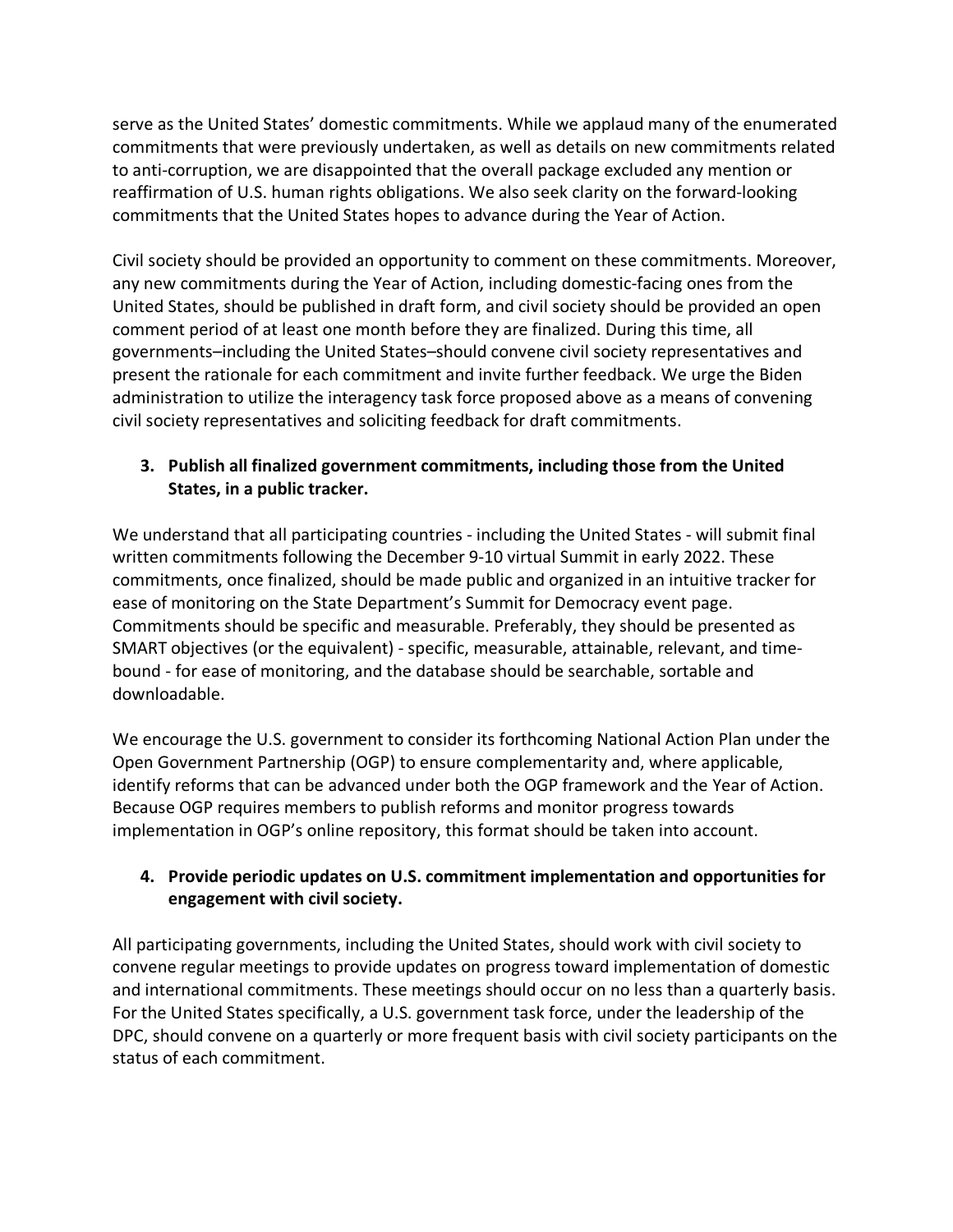When possible, participating governments should use existing multilateral and domestic processes and events as a space to provide these updates, including the OGP, RightsCon (June 2022), and United Nations mechanisms such as applicable treaty body reviews, interactions with Special Procedures mandate holders, and UPRs, including submission of mid-term reports on implementation.

## **5. Incorporate U.S. civil society organizations as participants in global civil society working-group structure and engage civil society in the planning for the 2022 summit.**

The creation of a dedicated space for domestically focused groups to co-create and monitor implementation of U.S. domestic commitments in partnership with all relevant U.S. government agencies is essential, and is our top priority. In addition, however, interested domestically focused civil society organizations should not be excluded from other areas of participation during the Year of Action, and should also be incorporated into the existing State Dept./USAID-created small group/working group structure associated with the Summit, as well as any other post-Summit civil society engagement.

In that context, we encourage Summit organizers to expand working group structures to focus more on process and deliverables (e.g., tracking summit commitments in the Year of Action), in addition to thematic areas. We also recommend that the Biden administration clarify how thematic small groups and working groups will connect to initiatives such as the "Champions Cohort."

Engagement of domestic civil society in connection with Summit activities should also include proactive solicitation of domestic civil society feedback during preparations for the in-person Summit in 2022, particularly around the agenda, format, speakers, and themes. We urge Summit planners to continue incorporating gender, geographic, and identity diversity among Summit panelists and speakers.

—

This upcoming year presents an opportunity for the United States to engage in self-reflection, learn from global experiences, and take bold action to demonstrate accountability for moments when we have failed to live up to our values at home and abroad.

We hope to see these recommendations adopted, and please see us as partners in capitalizing on reform during the Year of Action. Please don't hesitate to reach out with any questions or comments to Lisa Gilbert at lgilbert@citizen.org, Sarah Gardiner at sgardiner@oxfamamerica.org, or Katie LaRoque at klaroque@interaction.org.

Sincerely,

Accountability Lab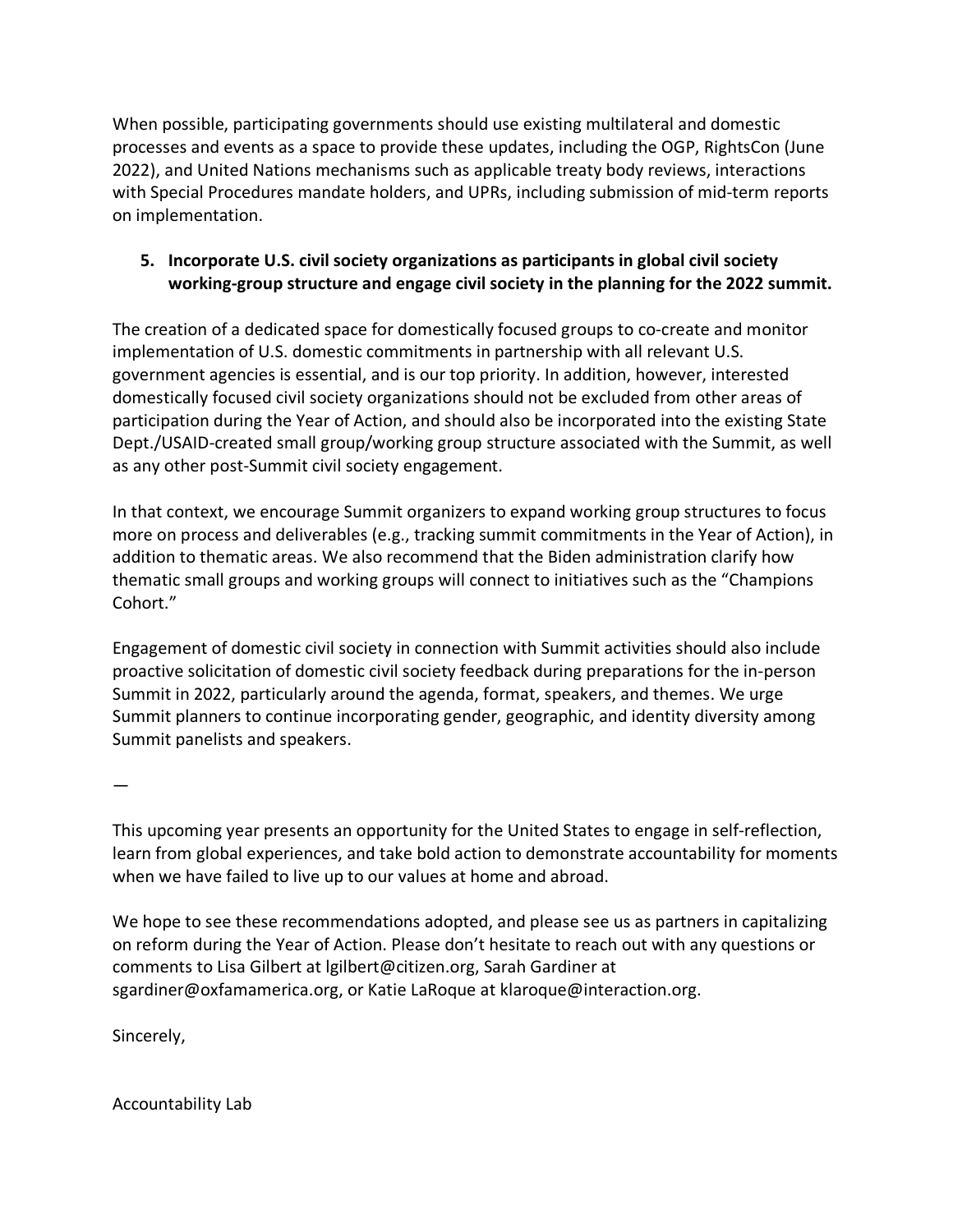Afrobarometer Albanian Institute for Political Studies Alliance for Peacebuilding Amb. Norman L. Eisen (ret.), Co-chair, Transatlantic Democracy Working Group Stephen Heintz and Eric Liu, Co-chairs, American Academy of Arts & Sciences Commission on the Practice of Democratic Citizenship American Civil Liberties Union American Jewish Committee American Jewish World Service American Sustainable Business Network American Oversight Article 19 Asian and Pacific Islander American Vote (APIAVote) Bridge Alliance Business for America Center for Civil Liberties Center for Democracy and Technology Center for Digital Democracy Center for Reproductive Rights Change the Chamber Charity and Security Network Citizens for Responsibility and Ethics in Washington (CREW) Coalition for a World Security Community Declaration for American Democracy DemCast USA Democracy 21 Democracy Matters The Digital Democracy Project Digital Impact and Governance Initiative Edfu Foundation Inc. End Citizens United / Let America Vote Action Fund Emgage Action FairVote Fix Democracy First The Freedom Initiative Foreign Policy for America Fundacion Multitudes- Secretariat of the Civil Society Pillar of the Community of Democracies Generation Citizen Global Integrity Government Accountability Project Green Advocates International Greenpeace USA Helping Hand for Relief & Development The Horizons Project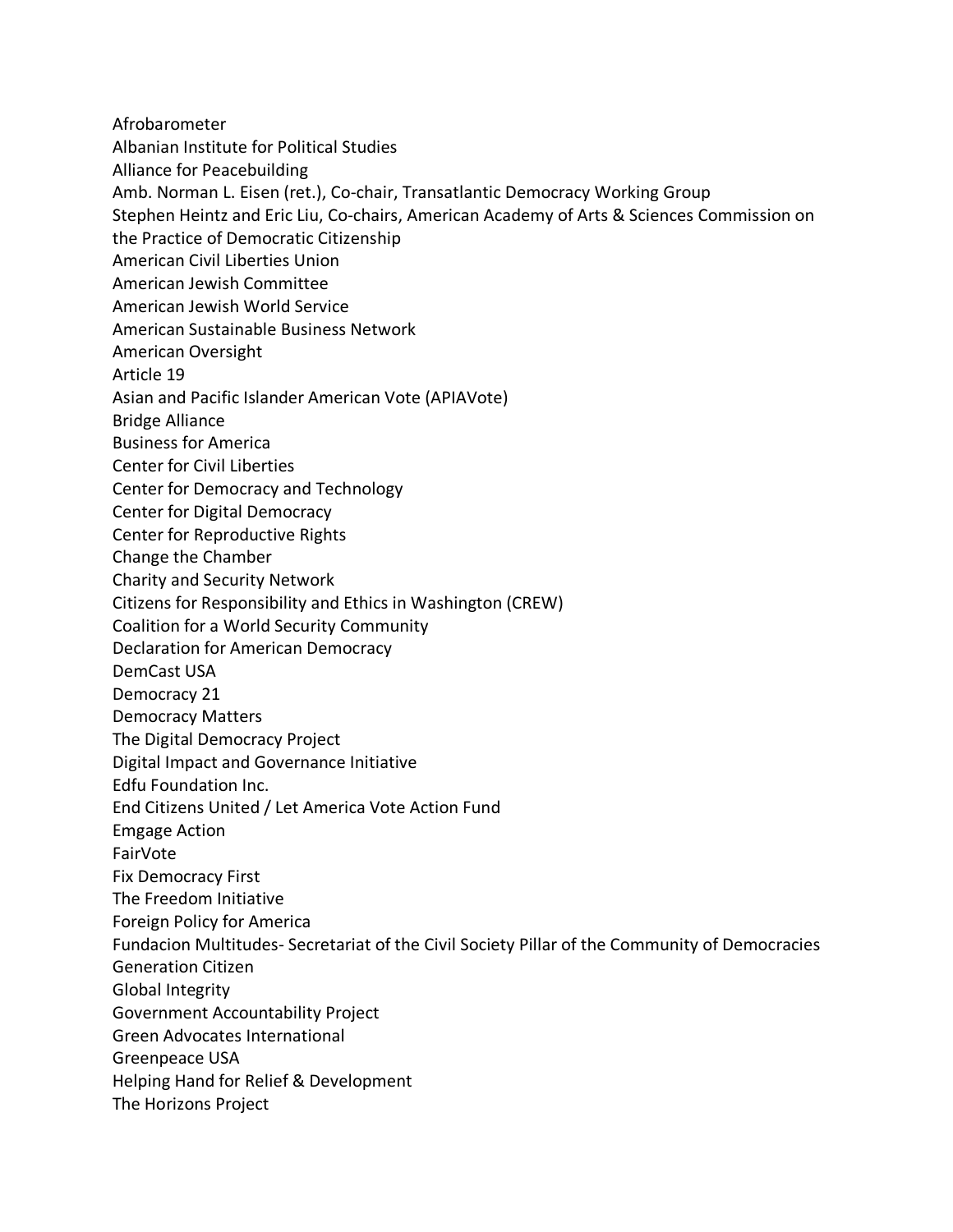Humanity & Inclusion Human Rights First The Hunger Project ICNL Inclusion des Personnes Amputées et Déficientes Motrices de Côte d'Ivoire (IPADEMCI) Indian American Muslims Council The Initiative Center to Support Social Action Institute for Citizens and Scholars InterAction Internews Issue One League of Women Voters of the United States Leadership Conference on Civil and Human Rights Mainers for Accountable Leadership Action Mexican American Legal Defense and Educational Fund NAACP National Association of Councils on Developmental Disabilities National Council of Jewish Women Nonviolent Peaceforce Open Contracting Partnership Open Gov Hub Open The Government Oxfam America Partnership for American Democracy Partnership for Transparency Fund PartnersGlobal Physicians for Peace Planned Parenthood Action Fund Project on Government Oversight Protect Democracy Public Citizen Pulte Institute, University of Notre Dame Save the Children US Sierra Club Solidarity Center Southern Poverty Law Center Stephen F. Schneck, Retired Director, Institute for Policy Research & Catholic Studies Transatlantic Democracy Working Group United Nations Association of the United States of America - National Capital Division URGE: Unite for Reproductive & Gender Equity Vote.org Women for Women International World Justice Project The Workers Circle